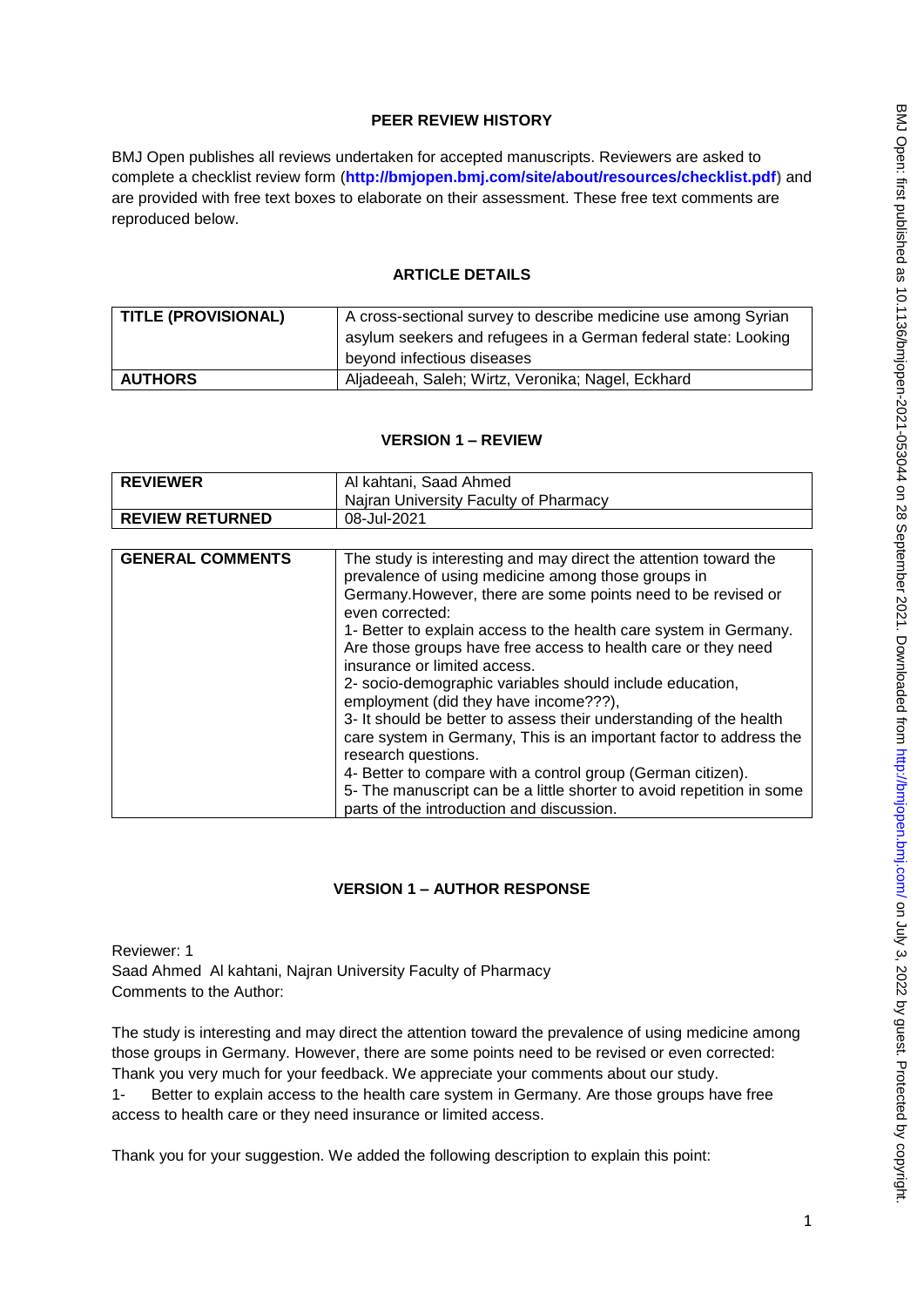"Articles 4 and 6 of the asylum seekers benefit act (Asylbewerberleistungsgesetz) restrict the access to healthcare services among asylum seekers in Germany to emergency medical care, treatment for acute and painful conditions, care during pregnancy and childbirth, vaccinations and other "necessary preventive measures". Asylum seekers can obtain regular access to health care through standard statutory health insurance once they receive refugee status. In addition to the system-related restrictions, AS&Rs face other obstacles when accessing healthcare services. According to a previous study that has explored the barriers to accessing medicines among Syrian AS&Rs, language barriers and the possibility of purchasing medicines without a prescription were the most common barriers." (Lines 99-107)

We have also added information about the health insurance status of the participants of our study to read:

"About 98% of the participants had health insurance." (Lines 221-222)

2- socio-demographic variables should include education, employment (did they have income???),

Thank you for your suggestion. To clarify this, we added:

"Information about other socio-demographic characteristics of the participants (health insurance status, employment status, education, and income) can be found in supplementary Table 1." (Lines 222-223)

We have added the supplementary Table 1 to the Supplementary File to read:

| <b>Participant Characteristics</b>                | Number of Participants | Proportion (%) |
|---------------------------------------------------|------------------------|----------------|
|                                                   |                        |                |
| Health insurance                                  |                        |                |
| Yes                                               | 1616                   | 98.48%         |
| <b>No</b>                                         | 23                     | 1.4%           |
| Missing                                           | 2                      | 0.12%          |
| Missing                                           | 16                     | 0.97%          |
| Employment (Adults only)                          |                        |                |
| Employed                                          | 249                    | 23.42%         |
| <b>Retired</b>                                    | 16                     | 1.51%          |
| Vocational training                               | 237                    | 22.29%         |
| Not employed                                      | 537                    | 50.52%         |
| Missing                                           | 24                     | 2.26%          |
| Highest level of education (Adults only)          |                        |                |
| Did not receive any school education              | 73                     | 6.88%          |
| Primary school certificate                        | 156                    | 14.67%         |
| Intermediate school certificate                   | 282                    | 26.53%         |
| Secondary school certificate (General)            | 183                    | 17.21%         |
| Polytechnic secondary school education            | 31                     | 2.92%          |
| Technical college                                 | 74                     | 6.91%          |
| University degree (Bachelor)                      | 197                    | 18.53&         |
| Higher university degree (Diploma, Master or PhD) | 13                     | 1.22%          |
| Other                                             | 42                     | 3.95%          |

Supplementary Table 1: Sociodemographic characteristics of the participants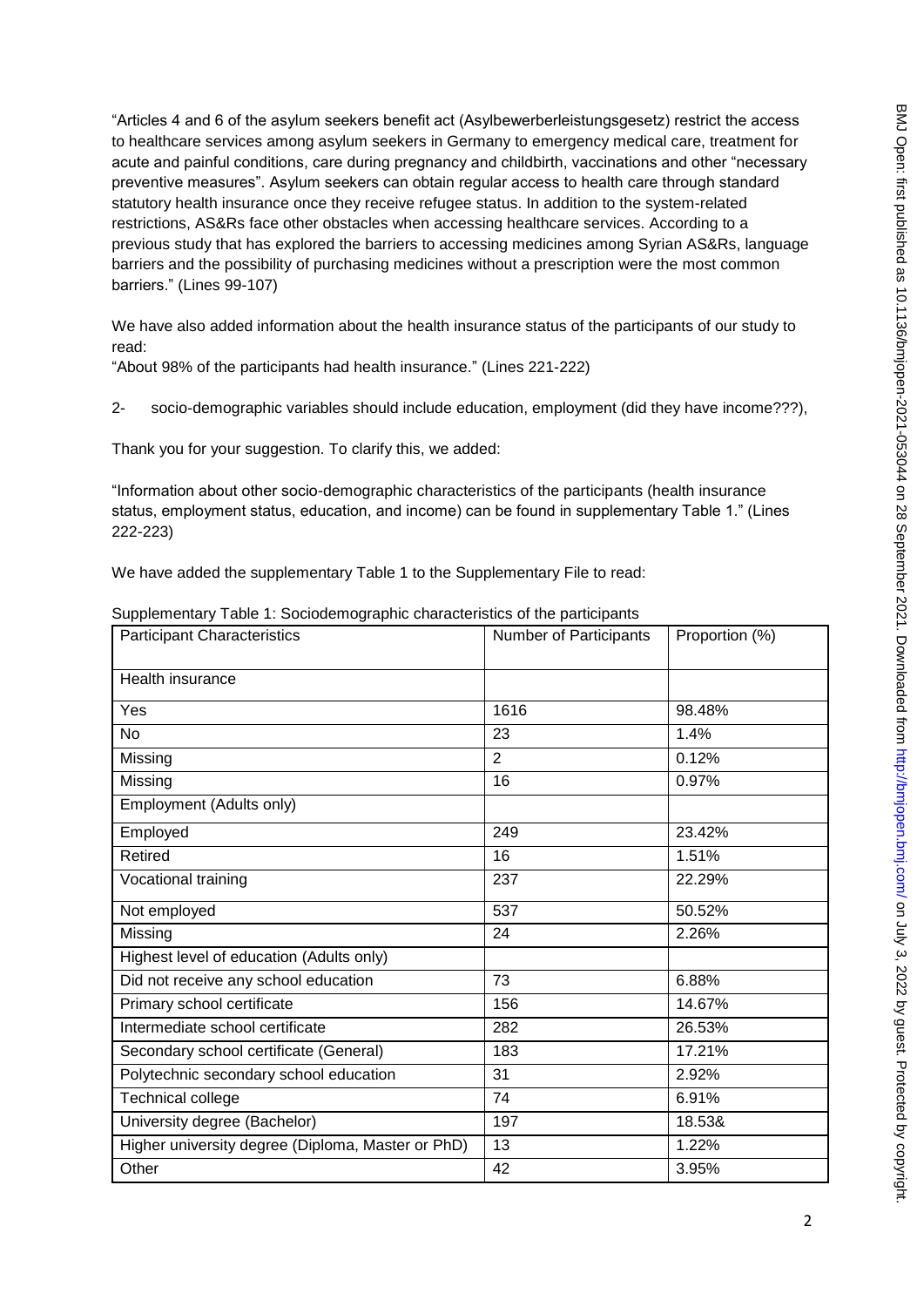| Missing              | 12             | 1.13%  |
|----------------------|----------------|--------|
| Income (only adults) |                |        |
| ≤ 491 €              | 626            | 58.89% |
| 492 € to 921€        | 194            | 18.25% |
| 922 € to 1417 €      | 110            | 10.35% |
| 1418 € to 1833 €     | 56             | 5.27%  |
| 1834 € to 2125 €     | 28             | 2.63%  |
| ≥2693€               | $\overline{2}$ | 0.19%  |
| Missing              | 47             | 4.42%  |

3- It should be better to assess their understanding of the health care system in Germany, This is an important factor to address the research questions.

Thank you for your comment. Our survey focused on medicines use among asylum seekers and refugees but did not include elements or questions to assess the understanding of the health care system in Germany among our study population. In a different paper, we have reported the barriers to access medicines among this population:

Aljadeeah, S.; Wirtz, V.J.; Nagel, E. Barriers to Accessing Medicines among Syrian Asylum Seekers and Refugees in a German Federal State. Int. J. Environ. Res. Public Health 2021, 18, 519. [https://doi.org/10.3390/ijerph18020519.](https://doi.org/10.3390/ijerph18020519)

4- Better to compare with a control group (German citizen).

We have compared the results of our study with the results of the German Health Interview and Examination Survey for Adults (DEGS) and the German Health Interview and Examination Survey for Children and Adolescents (KiGGS). To provide an explanation of the relevance of this comparison we added the following:

"Similar to our study, the DEGS and KiGGS studies reported medicines use in the last seven days prior to data collection and included both prescribed medicines and self-medication in the general population. However, comparing the results of our study with the results of the DEGS and KiGGS should be considered with caution. However, comparing the results of our study with the results of the DEGS and KiGGS should be considered with caution. The DEGS and KiGGS studies comprised the entire country whereas our study took place in one state (Land)." (Lines 329-333)

"Our study was limited to one state (NRW), while the DEGS and KiGGS studies comprised the entire country. In Germany, there are variations in the prevalence of medicine use between the different states." (Lines 466-468)

5- The manuscript can be a little shorter to avoid repetition in some parts of the introduction and discussion.

Thank you for your suggestion. To shorten our manuscript and avoid repetition, we have removed the following parts of our manuscript:

"This finding raises the question whether enough attention in the development of policies and clinical practice has been paid to ensure NCDs care in the Syrian AS&R population." (Lines 357-358)

"Acute conditions such as fever and cough were the most commonly reported reasons for using medicines among child participants in our research. Similarly, one study reported that respiratory